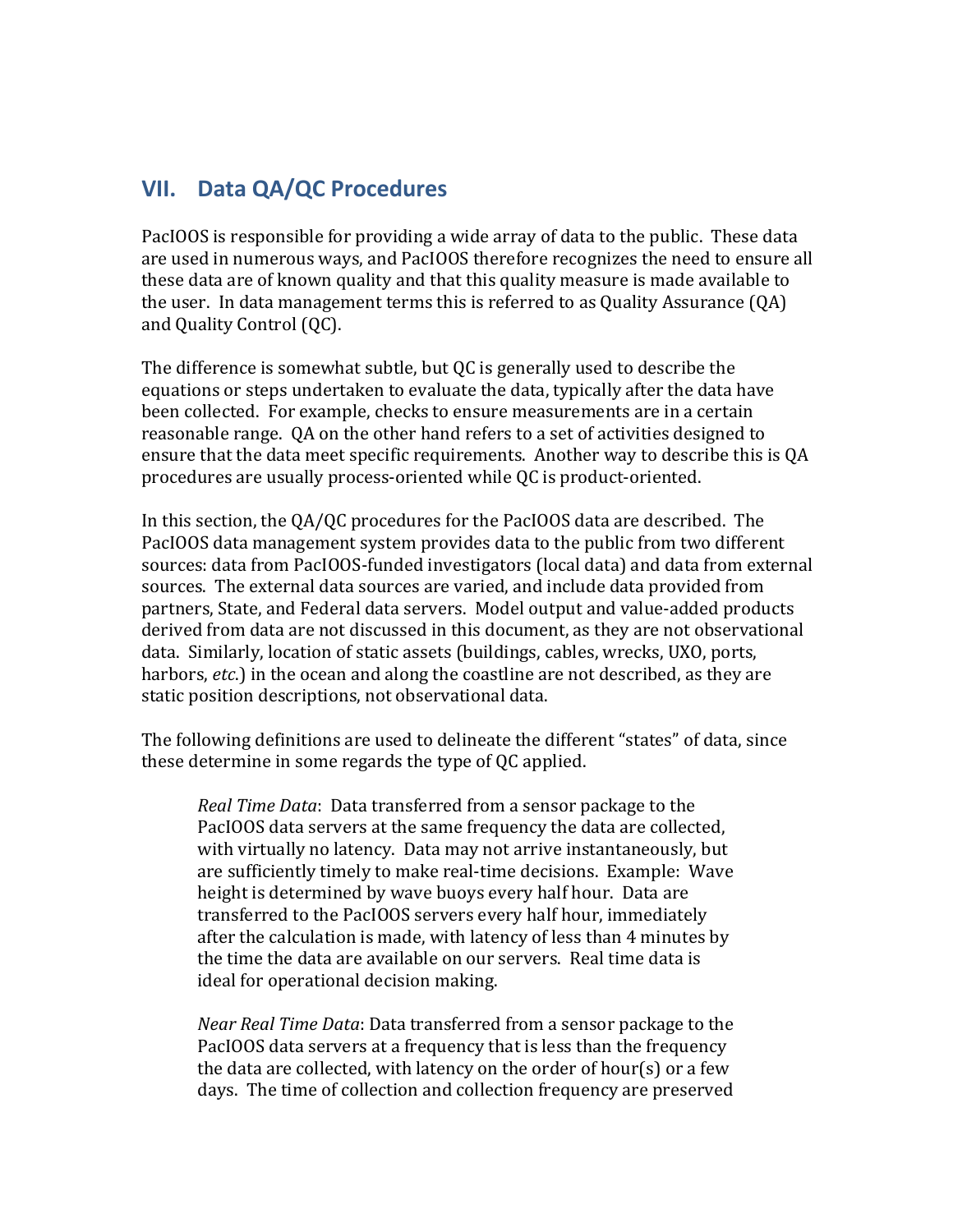in the data transfer, but data are only made available after some delay. Example: water quality data are collected by PacIOOS sensors every four minutes, but is transferred to the PacIOOS servers once per hour.

*Historical Data*: Data are transferred from a sensor package to PacIOOS servers at frequencies significantly less than the frequency of data collection, on the order of weeks/months, with latency of at least one month. Historical data are not usable for real-time or near-real time decision-making. The data are made available only as a public reference for historical conditions. Historical data are for limited amounts of time and are from close-ended data set collections (*i.e.*, not part of an ongoing or continuous instrument time series or are one-time discrete measurements).

*Citizen Science Data*: Data that are collected by members of the general public who are not trained scientists, often in cooperation with a non-profit, education, or science program. These data are collected by volunteers and have limited quality control. Appropriate user discretion is advised. Example: Maui Citizen Science Water Quality Data are collected by an informed, yet unofficial network of citizen science volunteers working with the Coral Reef Alliance and the NOAA Friends of the Sanctuaries. Measurements are used to assess general conditions for public awareness raising and educational opportunities.

#### **A. Quality Assurance procedures**

PacIOOS relies on local investigators (*e.g.*, university principle investigators) to provide the best practices for QA on specific instruments. These investigators are internationally recognized scientists with a great deal of experience making *in-situ* and remote sensing observations in their particular field. All instruments are deployed and maintained by their research groups, and they advise the Data Management Group (DMG) as to quality assurance steps.

At present, the extent of the PacIOOS funded observations includes water quality buoys (WQB), near-shore sensors (NSS), high-frequency radars (HFR), gliders, animal-borne satellite tags, and wave buoys. The WQB, NSS, gliders, and animalborne satellite tags have components that get calibrated by the manufacturer and deployed under the guidance of the investigator. The HFR are built within an established production facility at the University of Hawaii, under the supervision of Prof. Flament. The HFR are deployed and calibrated by the RadLab group at UH.

The wave buoys are managed in collaboration with the UH Sea Level Center personnel and the Coastal Data Information Program (CDIP) at Scripps/UCSD. Deployment, maintenance, buoy validation, and data management are executed following manufacturer engineering guidance, and best practices/established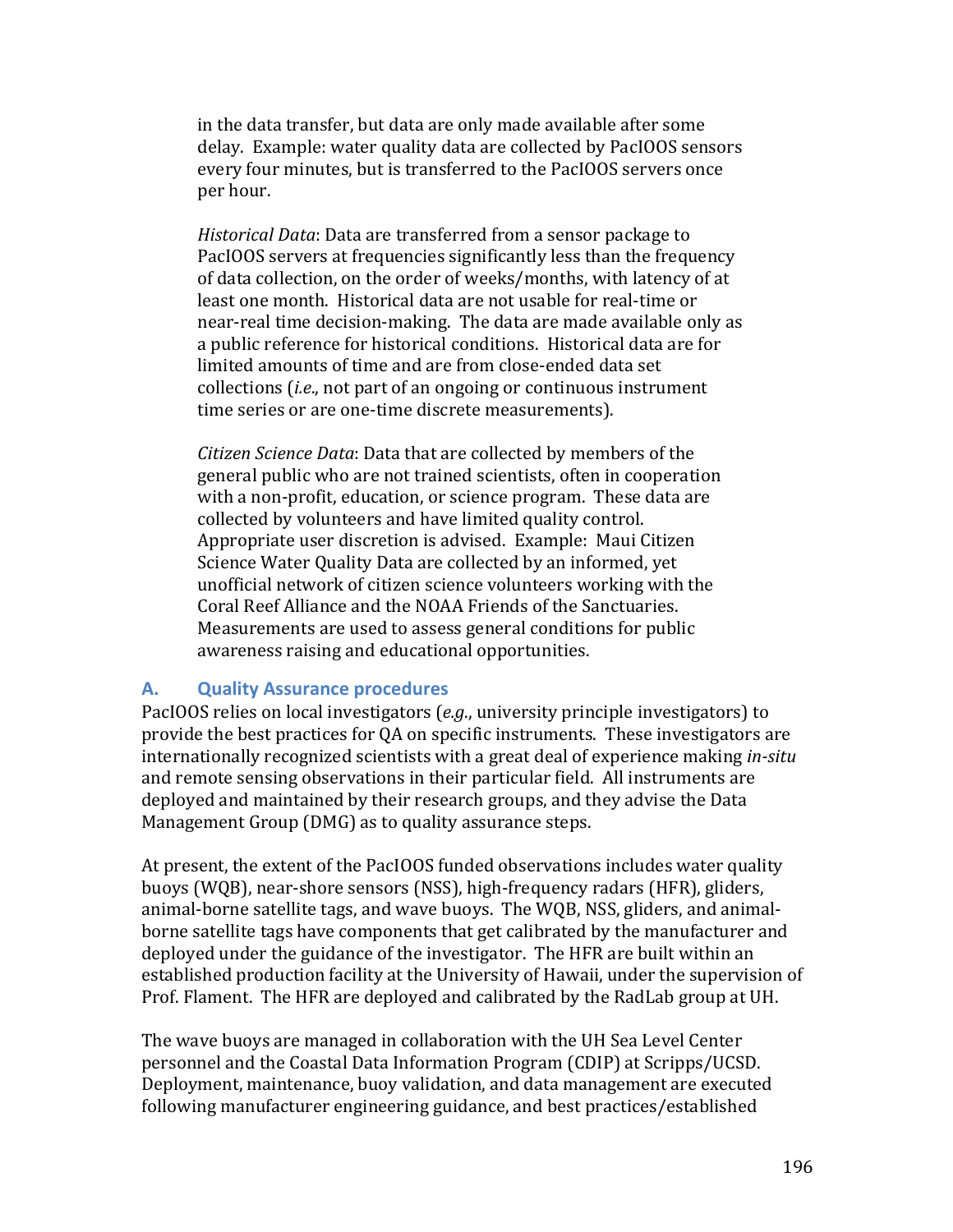policies from CDIP. CDIP performs buoy validation for PacIOOS buoys. If a buoy falls out of range, it is shipped to the manufacturer (Datawell) for calibration.

PacIOOS serves real-time and near real-time raw data provided by federal agencies, IOOS data assembly centers (*e.g.*, CDIP, HFR), and from external groups (*e.g.*, State of Hawaii Department of Health) that perform their own QA/QC according to international best practices and standards. PacIOOS plans to run future PacIOOS glider missions through the Glider data assembly center (DAC).

PacIOOS does not serve real-time or near-real-time data from external partners who do not perform OA/OC. PacIOOS currently serves historical data without documented QC from internal sources (gliders) and external partners, including citizen science groups. 

For all external partners providing data to PacIOOS, the PacIOOS DMG screens the provider to ensure the provider is an authoritative source *(i.e., government agency,* contractor providing data for regulatory agency operations, a University research center), and is maintaining the observational equipment that collects the original source data according to published manufacturer standards and in-line with scientific best practices.

# **B. PacIOOS Data Quality Control procedures**

The data QC procedures for real-time and near real-time data collected and served by PacIOOS are divided into real-time (RT) checks and delayed-mode (DM) analyses. Raw data are processed using automatic checks and given flags depending on certain criteria. In the case that a variable has a QARTOD specific check, those are either used, or a timeline is detailed below for the adoption of the check by PacIOOS. Regardless of whether variables have QARTOD guidelines or not, PacIOOS performs data QC using standard scientific data checks determined by the science teams within the PacIOOS component groups (see Figure 24).

In the case of PacIOOS-collected, real-time and near real-time data, QC procedures are performed when the data are converted from their native form into netCDF for the data services  $(e.g.,$  during the processing from a raw signal off an RS-232 port to a file on a shore-side machine). In all cases, the resulting data values are either deleted (*e.g.*, a signal at report time is garbled off the instrument and cannot be resolved), or files are flagged with the level of OC applied, with data viewers indicating flagged data when displayed. Note that data are usually aggregated into files at some set interval, while measurements are made at higher frequencies. Data are never changed or modified, but flags are given to let users know the quality.

For all real-time and near real-time data streams provided by PacIOOS, all of which are generated internal to the program (again, except data provided by federal agencies, processed through a DAC, or provided by external partner who has performed QC), three standard QC checks are presently performed, in order, prior to data being made publicly available: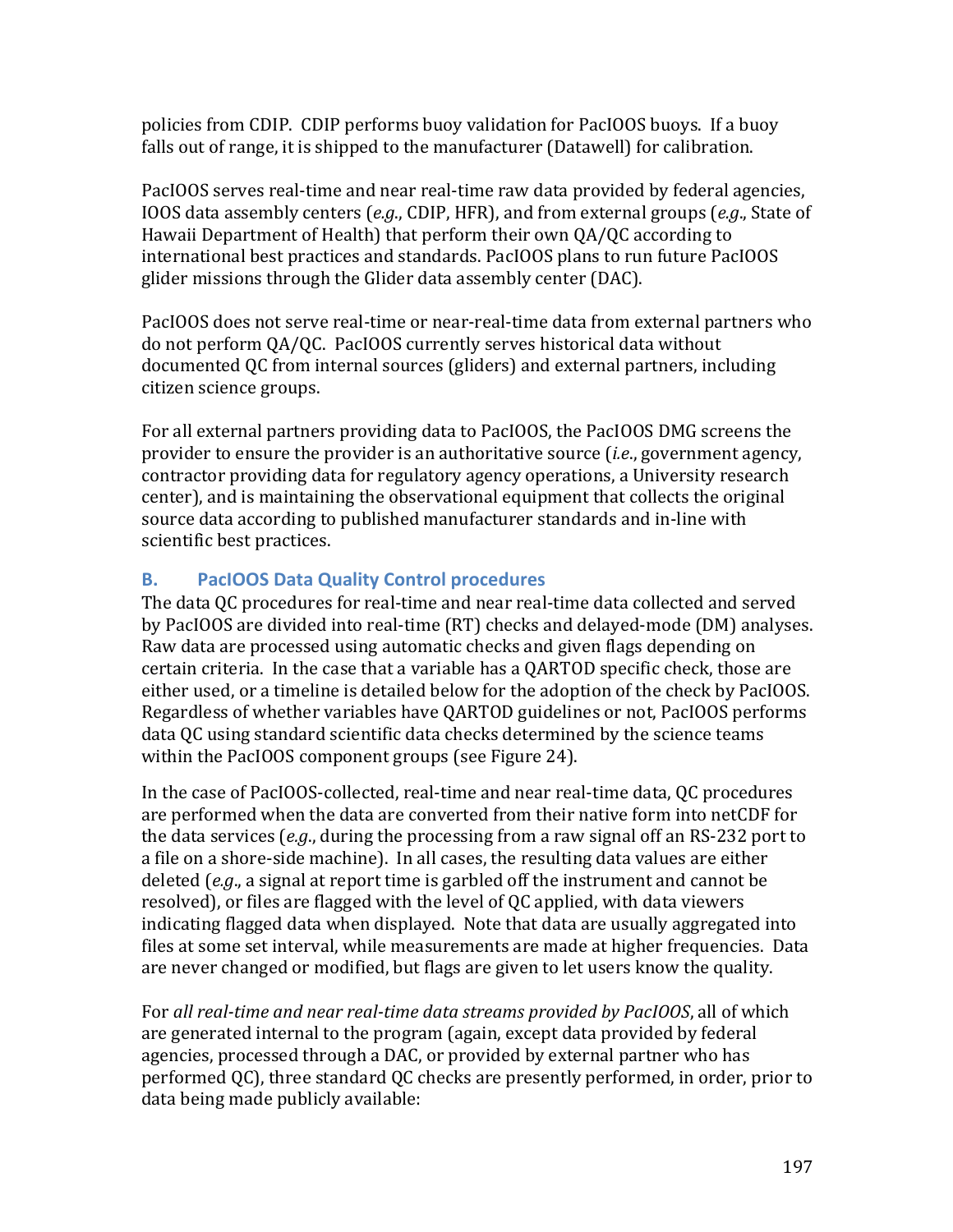**1. Syntax check:** Test determines if received data message contains the proper structure without any indicators of flawed transmission such as parity errors.

**2. Timing/Gap Check:** Test determines that the most recent data point has been measured and received within the expected time window and has a correct and readable time stamp.

**3. Location Test:** Check that information received from the proper location. For most of the PacIOOS assets this test is passed since they are fixed moorings.

**4. Gross Range Check:** All variables have been assigned a valid range. This was determined through consultation with the investigator responsible for deployment and maintenance. The netCDF files contain a range attribute based on this number. Additionally, the netCDF files contain global attributes that contain the PI name and contact information, the appropriate technician, and the calibration sheet number (if appropriate) used to come up with the valid range. (It should be noted that many netCDF services and viewers will treat flagged "out of range" data as missing).

In addition to automated Gross Range Checks, water quality data collected by PacIOOS near shore sensors (NSS) and through water quality buoys (WQB) are manually examined daily and manual climatology and spike tests are performed, with data that fall outside the expected or accepted range flagged, and associated warnings transmitted to the user via the data viewers, when data are accessed.

The QC procedures for the data from the animal-borne satellite tags are slightly different than the above OC procedures. These data are manually examined daily before they are made publically available. Positional accuracy of shark tracks is evaluated by knowing the quality of the initial satellite-derived positional fixes, which are then further refined through the application of various movement models that eliminate erroneous positions.

QC Procedures are not performed on historical data, as such data are not available for real-time and near real-time decision making, is for historical reference only, and is delivered to PacIOOS machines at infrequent and highly-latent intervals (see Definitions above and Figure 24). However, prior to accepting historical data in to the PacIOOS data system the Data Management Group and PacIOOS leadership closely examine the QA procedures of each provider, through direct discussion and data review. All providers of historical data to PacIOOS employ scientifically sound OA procedures, in-line with manufacturer specifications and scientific best practices.

OC Procedures are not performed on citizen science data; however, all such data are flagged accordingly, and user discretion is advised. These data are typically at least 1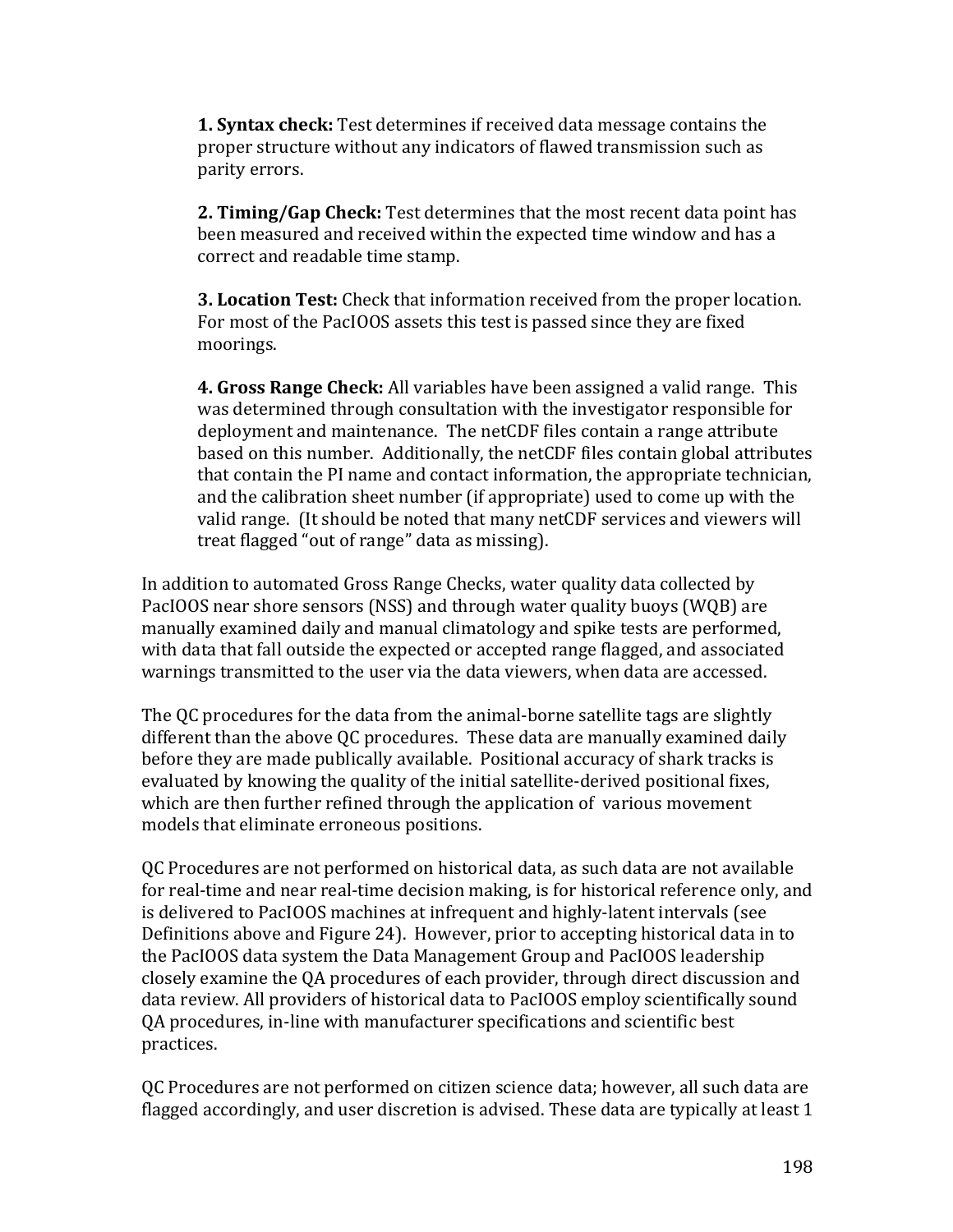week old before they reach PacIOOS servers. More often, data are several weeks to months old before they are uploaded to the database from which PacIOOS checks for new data (on a weekly basis).

All data available through PacIOOS web services, for which QC is not done by PacIOOS directly, are either provided by:

#### **1. Federal agencies who perform their own QA/QC:**

- NDBC buoys (including TAO, DART, and OA arrays)
- NOS Water level
- NWS Doppler Radar
- USAF Doppler Radar
- USGS rainfall
- USGS stream flow
- USGS gauge height
- EPA Air Quality
- USGS Earthquakes
- NOAA Fish Surveys
- DOI/USFW Fish Monitoring

#### **2. PacIOOS, via a functioning National Data Assembly Center who does QC:**

- HFR (data served following QC at CORDC. Raw radials not served)
- Wave Buoy
- All future PacIOOS glider mission data

#### **3.** By a partner with documented QA/QC procedures:

- Aloha Cabled Observatory, following standard PacIOOS 3-point QC checks,
- UH Sea Level Center, following IOC standards (see pacioos.org/certification for manuals)
- State of Hawaii Department of Health Water Quality Analysis

#### **4. Citizen Science data:**

• Water Quality Analysis collected in Maui County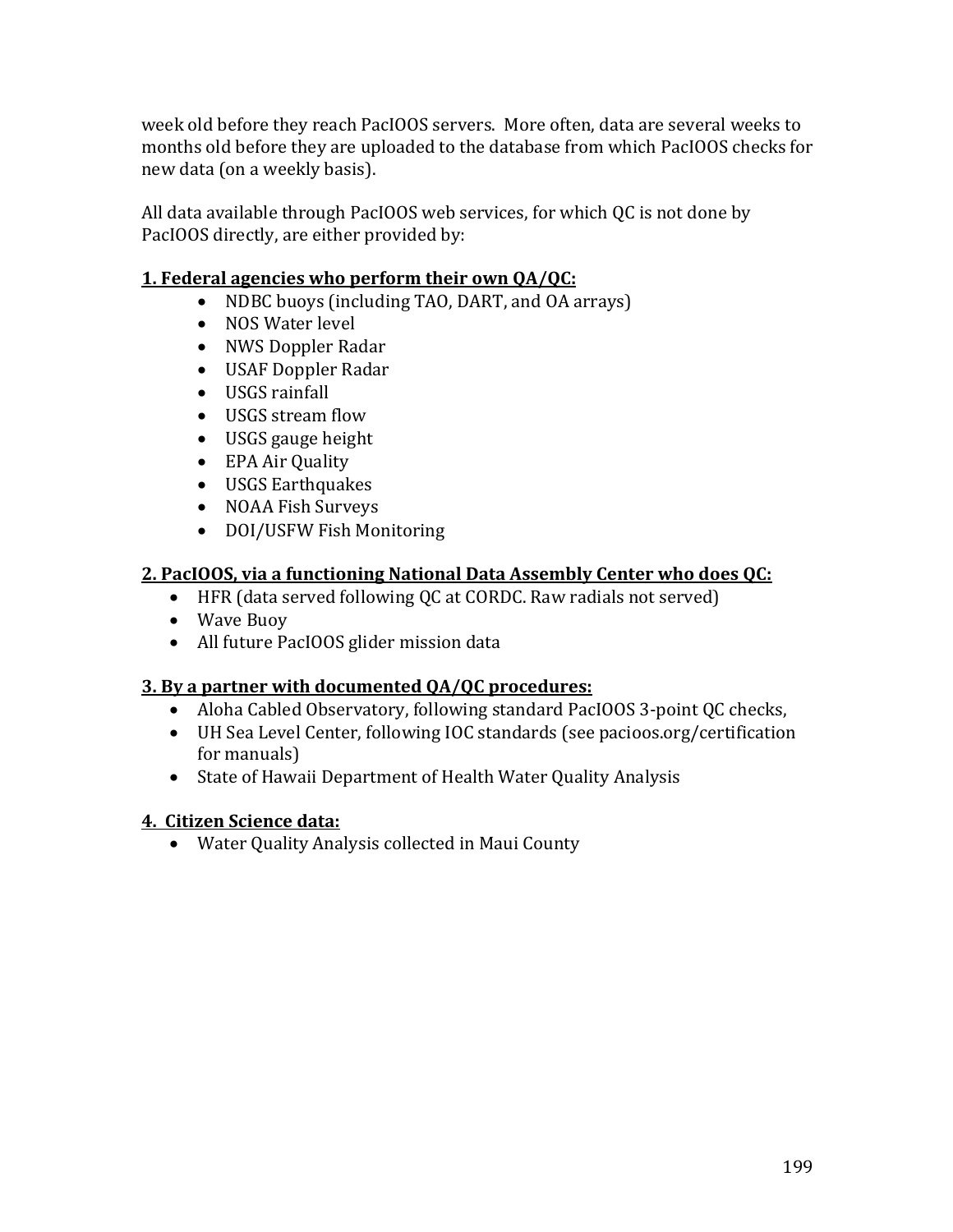

Figure 24. Schematic of data flow through the PacIOOS DMS detailing the source of QC.

## **C. Status of QARTOD QC Test Implementation**

PacIOOS presently performs three standard OC checks on all real-time and near real-time data generated and provided by the program, other than federal or data coming from ACO, who perform QC external to PacIOOS (see above). Those three tests (Gap, Syntax, Gross Range) are required in most of the presently published QARTOD manuals. For manuals that exist, for variables provided by PacIOOS, all required QARTOD tests will be in place no later than December 2015. For variables presently served by PacIOOS for which no QARTOD manual has been published, the aforementioned three QC tests are performed. Required tests published in future manuals that are different than existing OC tests already performed *(i.e.*, Turbidity, carbon dioxide, chlorophyll) will be implemented within six months of manual publication.

| Real-time and near  | <b>OARTOD</b> | PacIOOS        | PacIOOS deadline for full |
|---------------------|---------------|----------------|---------------------------|
| real-time variables | manual        | platforms      | implementation of         |
| served by PacIOOS   | available     | providing data | published and required    |
|                     |               |                | <b>QARTOD QC tests</b>    |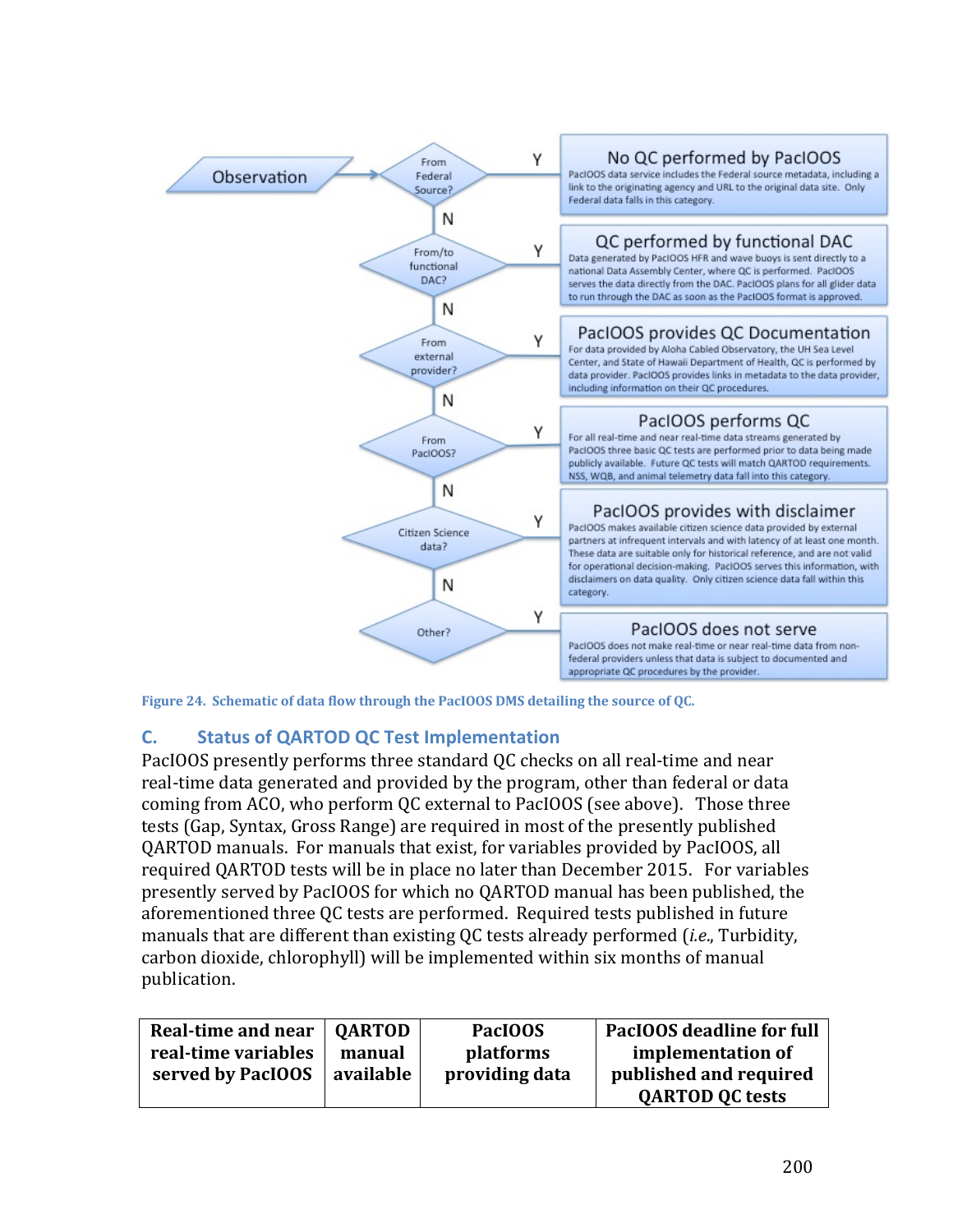| surface waves        | <b>Yes</b>     | Wave buoys | QC Provided by CDIP as a<br><b>DAC</b> |  |  |
|----------------------|----------------|------------|----------------------------------------|--|--|
|                      |                |            | December 2015                          |  |  |
| dissolved oxygen     | Yes            | NSS, WQB   |                                        |  |  |
| temperature/salinity |                | NSS, WQB   | December 2015                          |  |  |
| turbidity            | N <sub>0</sub> | NSS, WQB   | Within 6 months of release             |  |  |
| chlorophyll          | N <sub>o</sub> | NSS, WQB   | Within 6 months of release             |  |  |
| remote currents      | N <sub>o</sub> | <b>HFR</b> | QC Provided by HFR DAC                 |  |  |
| carbon dioxide       | N <sub>o</sub> | <b>WOB</b> | Within 6 months of release             |  |  |

**Table 53. Data QC guidelines and plan.** 

#### **D. Summary of QC for Data Served by PacIOOS**

The table below (Table 54) is a summary of data available via PacIOOS data services, detailing the variables collected by various sensor platforms, the QC procedures applied, and any notes necessary to gauge QC procedures.

| <b>Platform</b>      | <b>Variable</b> | <b>QC Tests</b>   | <b>QC</b> Performed        | <b>Notes</b>                                                            |
|----------------------|-----------------|-------------------|----------------------------|-------------------------------------------------------------------------|
|                      |                 | <b>Performed?</b> | by?                        |                                                                         |
| <b>NSS</b>           | temperature     | Yes               | PacIOOS                    | Data subjected to the                                                   |
|                      | salinity        | Yes               | PacIOOS                    | standards 3-point PacIOOS QC                                            |
|                      | turbidity       | Yes               | PacIOOS                    | tests. QARTOD standards to be                                           |
|                      | florescence     | Yes               | PacIOOS                    | adopted no later than                                                   |
|                      | pH              | Yes               | PacIOOS                    | December 2015, or within 6                                              |
|                      | pressure        | Yes               | PacIOOS                    | months of release, as<br>appropriate.                                   |
| <b>HFR</b>           | velocity        | Yes               | <b>HFR DAC</b>             | QC performed by IOOS HDR                                                |
|                      | range           | Yes               | <b>HFR DAC</b>             | DACIOOS HFR DAC.                                                        |
|                      | bearing         | Yes               | <b>HFR DAC</b>             |                                                                         |
| gliders              | temperature     | Pending           | Glider DAC                 | Future glider data will run                                             |
|                      | salinity        | Pending           | Glider DAC                 | through the Glider DAC.                                                 |
|                      | oxygen          | Pending           | Glider DAC                 |                                                                         |
|                      | pressure        | Pending           | Glider DAC                 |                                                                         |
|                      | density         | Pending           | Glider DAC                 |                                                                         |
| <b>WQB</b>           | temperature     | Yes               | PacIOOS                    | Data subjected to the standard                                          |
|                      | salinity        | Yes               | PacIOOS                    | 3-point PacIOOS QC tests.                                               |
|                      | turbidity       | Yes               | PacIOOS                    | QARTOD standards to be                                                  |
|                      | florescence     | Yes               | PacIOOS                    | adopted no later than                                                   |
|                      | $CO2$ (atm)     | Yes               | PacIOOS                    | December 2015, or within 6                                              |
|                      | $02$ (atm)      | Yes               | PacIOOS                    | months of release, as                                                   |
|                      | oxygen (w)      | Yes               | PacIOOS                    | appropriate.                                                            |
|                      | pH              | Yes               | PacIOOS                    |                                                                         |
| <b>ACO</b>           | temperature     | Yes               | Provider                   | QC performed by provider                                                |
|                      | currents        | <b>Yes</b>        | Provider                   | using PacIOOS 3-point tests                                             |
| Satellite            | various         | Yes               | Provider                   | Federal source (NASA, NOAA)                                             |
| Waves                | wave height     | Yes               | CDIP                       | Wave data QC performed by                                               |
|                      | wave period     | Yes               | CDIP                       | CDIP                                                                    |
|                      | wave direc.     | Yes               | CDIP                       |                                                                         |
| Tide Gauge           | sea level       | Yes               | <b>Federal Source</b>      | Federal source (NOAA)                                                   |
| Tide Gauge           | sea level       | Yes               | <b>UH Sea Level Center</b> | Following IOC standards. IOC<br>Manuals at<br>pacioos.org/certification |
| Air Quality          | <b>AQI</b>      | Yes               | <b>Federal Source</b>      | Federal source (EPA)                                                    |
| <b>Water Quality</b> | Entero.         | Yes               | State of Hawaii            | Following State of Hawaii                                               |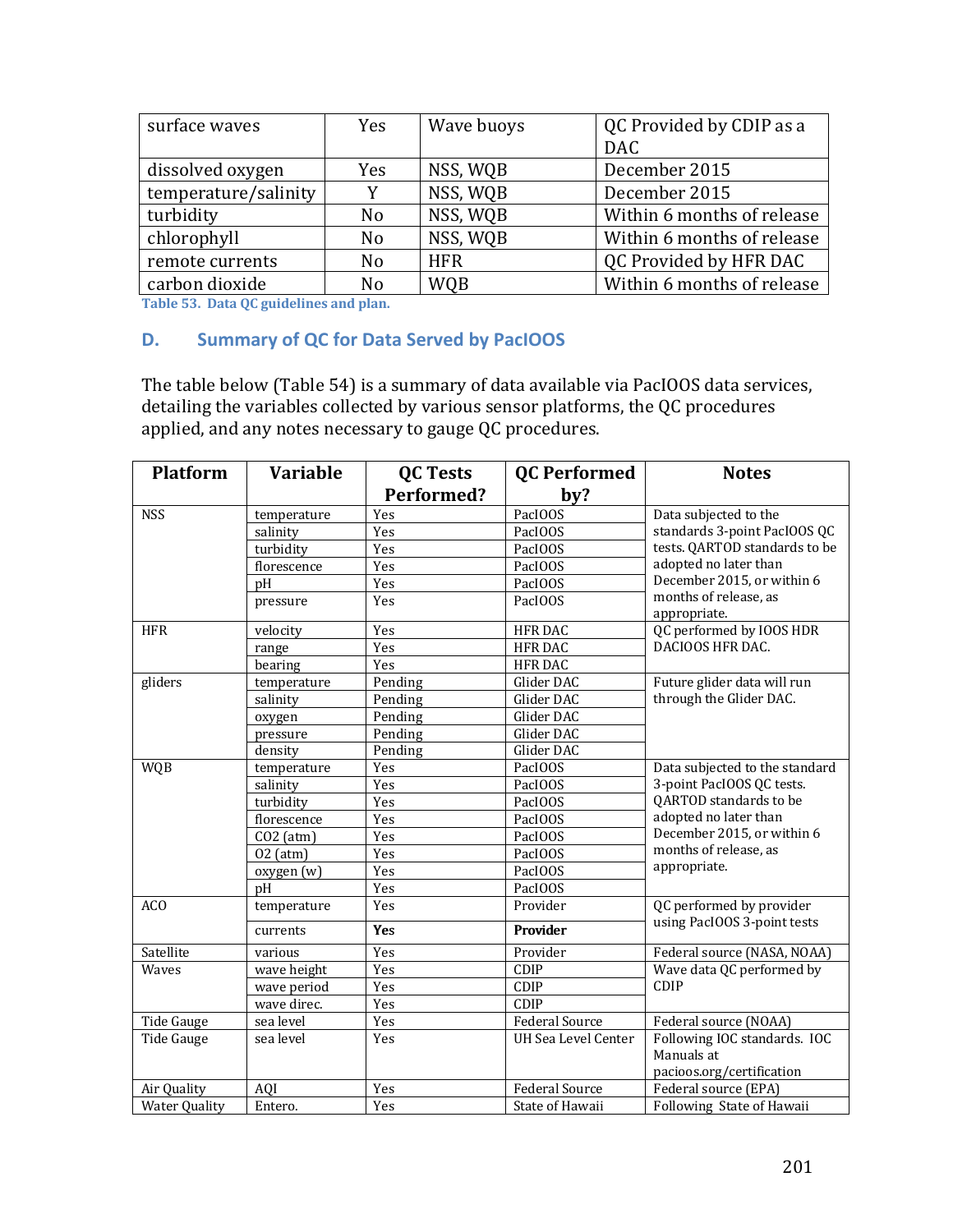| Samples from                   | Clostridium             | Yes            | State of Hawaii | Department of Health "Beach                                                                       |
|--------------------------------|-------------------------|----------------|-----------------|---------------------------------------------------------------------------------------------------|
| State of Hawaii                | temperature             | Yes            | State of Hawaii | <b>Monitoring Quality Assurance</b>                                                               |
| Department of                  | salinity                | Yes            | State of Hawaii | Project Plan" (2012).                                                                             |
| Health                         | turbidity               | Yes            | State of Hawaii |                                                                                                   |
|                                | oxygen                  | Yes            | State of Hawaii |                                                                                                   |
|                                | рH                      | Yes            | State of Hawaii |                                                                                                   |
| Maui citizen                   | Entero.                 | No             | N/A             | Data collected by volunteers,                                                                     |
| science WQ                     | temperature             | No             | N/A             | pulled from Coral Reef Alliance                                                                   |
|                                | salinity                | No             | N/A             | database manually on a weekly                                                                     |
|                                | turbidity               | N <sub>0</sub> | N/A             | basis, and flagged accordingly                                                                    |
|                                | рH                      | N <sub>0</sub> | N/A             | on PacIOOS Voyager.                                                                               |
| Rain Gauge                     | precip                  | Yes            | <b>USGS</b>     | Federal source (USGS)                                                                             |
| Animal-borne<br>satellite tags | Animal location         | Yes            | PacIOOS         | Tag sensors calibrated by<br>manufacturer and/or<br>individual researchers prior to<br>deployment |
| Stream G.                      | flow rate               | Yes            | <b>USGS</b>     | Federal source (USGS)                                                                             |
| Ocean Acid.                    | CO <sub>2</sub> (water) | Yes            | <b>NOAA</b>     | Data is provided by Federal                                                                       |
|                                | $CO2$ (air)             | Yes            | <b>NOAA</b>     | source (NOAA/PMEL)                                                                                |
|                                | pH                      | Yes            | <b>NOAA</b>     |                                                                                                   |
|                                | slp                     | Yes            | <b>NOAA</b>     |                                                                                                   |
|                                | temperature             | Yes            | <b>NOAA</b>     |                                                                                                   |
|                                | salinity                | Yes            | <b>NOAA</b>     |                                                                                                   |

Table 54. QC procedures for PacIOOS data.

#### **E. Implementation of QC procedures**

The data OC procedures for real-time and near real-time data collected and served by PacIOOS are div The QC is provided in two steps: one is done in real-time and the other in delayed mode. The real-time OC is done via automated scripts that also convert the incoming data into netCDF files. This is usually done once per day to create daily aggregate files. The delayed mode QC process is labor-intensive and is typically done by the PI's technician on a regular but infrequent basis (e.g., once a year). When new, delayed-mode QC files are provided, these replace the older data files.

To track this process, the files have a variable called  $q\sigma$   $\epsilon$  flag, defined as follows:

- 0: No QC applied
- 1: Real-time QC applied
- 2: Delayed-mode QC applied
- 3: Both real-time and delayed mode QC applied

This variable is not a function of time but of file, so if any of the measurements at any time within the file were tested, this flag will be adjusted to 1, 2, or three from the default value of 0.

In addition, there are now four variables associated with each measurement, including the raw value  $\left(\text{var}\,\text{raw}(\text{time})\right)$ , the adjusted value  $\left(\text{var}\right)$ , the real-time QC status (var rt qd(time, qartod test)) and the delayed mode QC status (*var* dm qd(time)). For example, for temperature these would be temp raw, temp rt qd, temp dm qd and temp. Note that if no delayed-mode QC is done, or if the delayed-mode QC process does not impact a particular measurement at a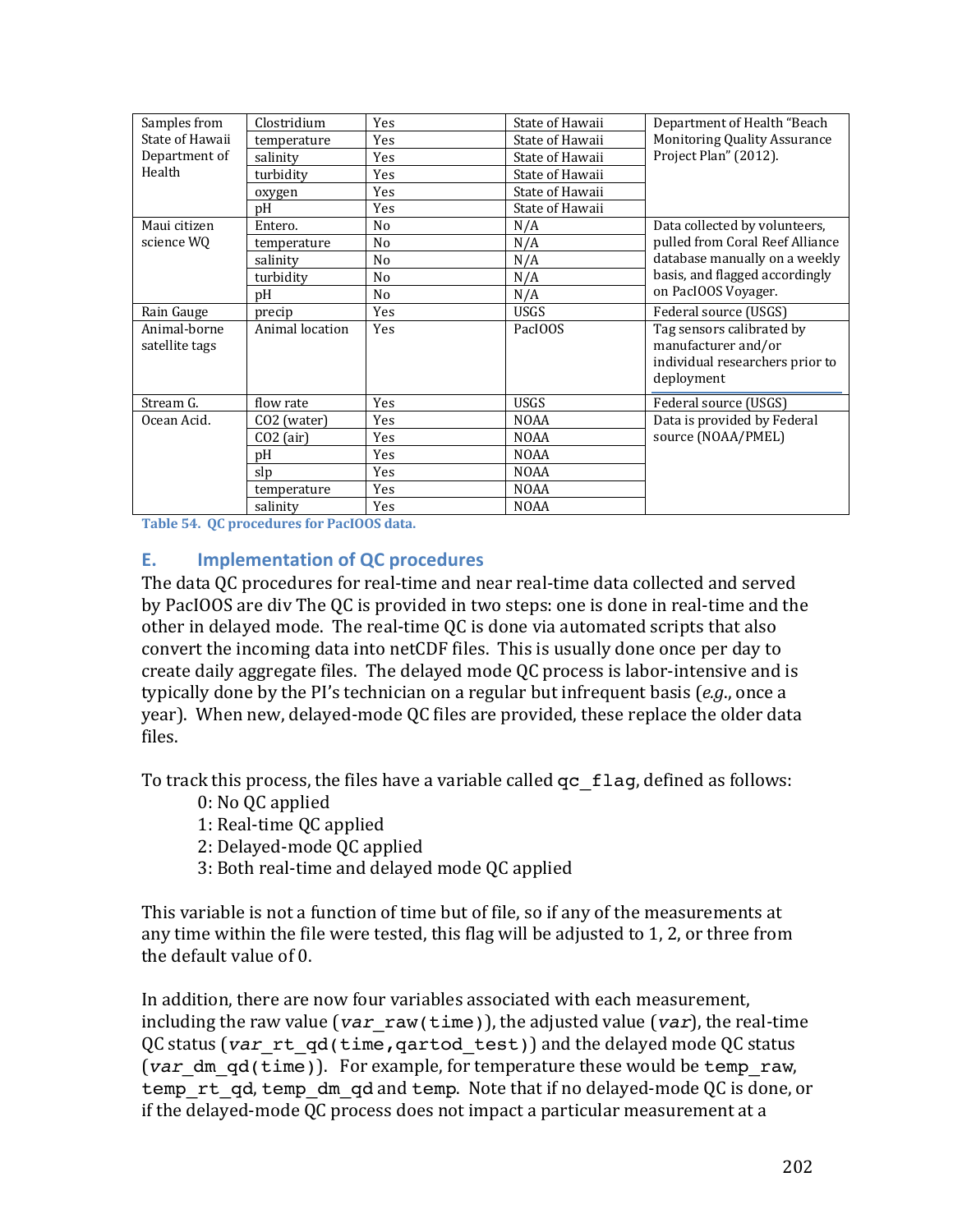particular time, then the raw value ( $var$  raw) will be identical to the adjusted value (*var*).

# **1. Delayed-mode QC**

When new, QC'd files are provided, these are converted to netCDF similar to the daily conversion but done in batch mode. The new files then replace existing files and have a  $qc$  flag equal to 2 (or 3 if real-time QC checks were also done). In addition, the delayed-mode QC flag ( $var$  dm  $gd(time)$ ) will change from 0 to one of the following:

-9: missing value 0: quality not evaluated 1: failed/bad 2: questionable 3: pass/good 4: interpolated/adjusted

If the value of the measurement is adjusted for some reason (value=4), the raw variable will be different from the adjusted, otherwise the raw value and adjusted should be identical (var\_raw = var). Note that there is delayed-mode QC flag for every variable, but no other dimensions (*e.g.*, no indication of what kind of test or tests were run).

# **2. Real-time QC**

Following certification, PacIOOS is now required to provide QC procedures on all the real-time data being served. Since this only applies to real-time data, and since this only applies to data not going to a functional DAC (*e.g.*, gliders, wave data, and HFR), for PacIOOS this means providing QC for the near-shore sensors (only those reporting in real-time) and the water quality buoys.

The QC to be provided will follow QARTOD recommendations. These QC tests are listed as "required", "strongly recommended" and "suggested" (see Table 55). All the measured quantities have an associated OARTOD manual:

- Temperature (T), salinity (S) and conductivity (C) from QARTOD manual V1 (01/2014)
- Pressure/water level from QARTOD manual V1 (05/2014)
- Chlor/turb from Optics QARTOD manual V1 (06/2015)
- Dissolved Oxygen (DO) from QARTOD manual V2 (04/2015)

PacIOOS implements these tests in the course of converting raw data into daily netCDF aggregate files (typically once per day).

| No. | Test | <b>Description</b>                                    | Variable |
|-----|------|-------------------------------------------------------|----------|
|     |      | data received at expected time and correct time stamp | all      |
|     |      | data in correct format/syntax                         | all      |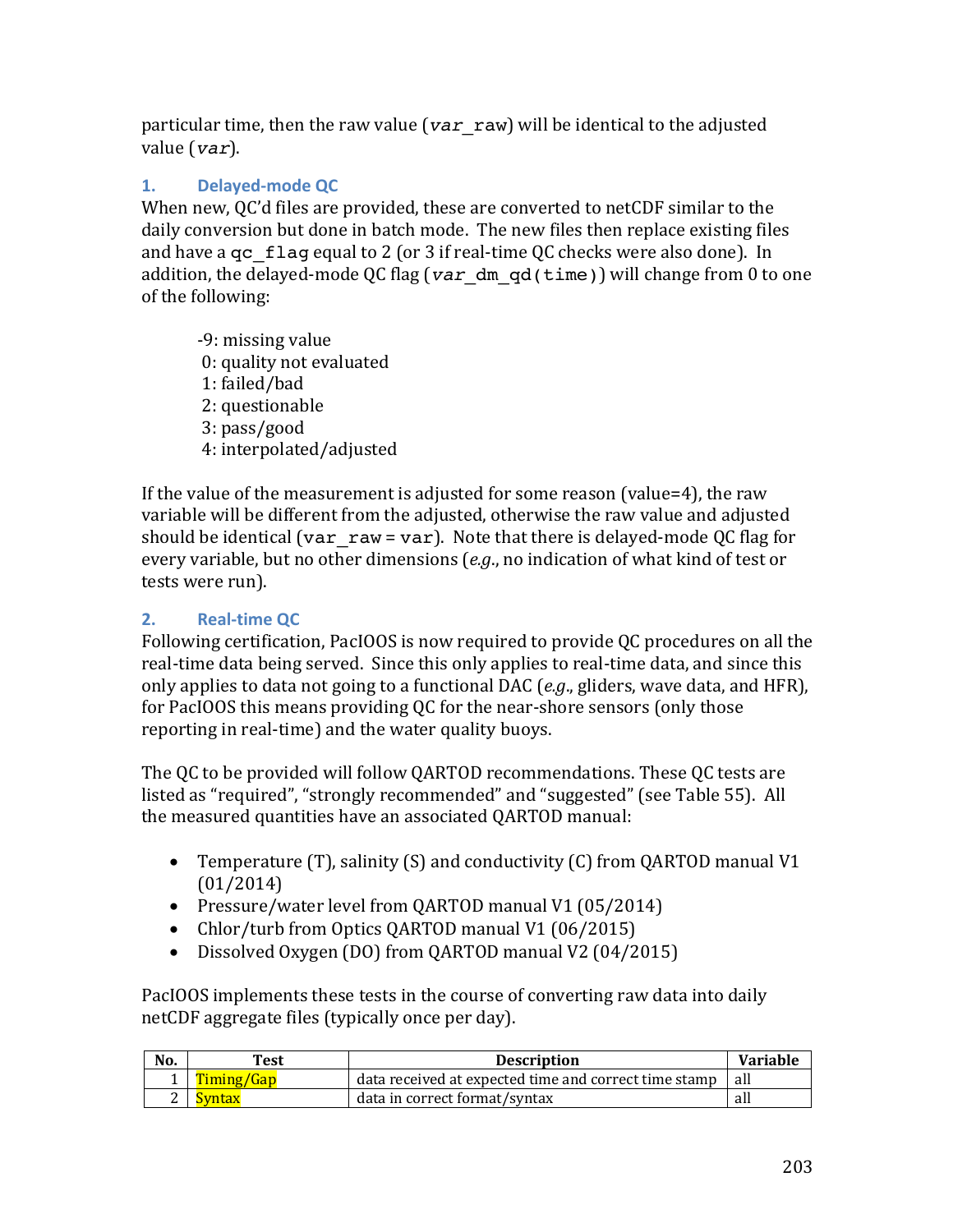|    | Location                        | reported location within operator determined limits | all        |
|----|---------------------------------|-----------------------------------------------------|------------|
| 4  | <b>Gross Range</b>              | sensor range (manufacturer or operator supplied)    | all        |
| 5. | <b>Climatology</b>              | same as gross range but seasonally varying          | all        |
| 6  | Spike                           | single point exceeding specified value              | all        |
| 7  | Rate of Change                  | change in value less than 3-std over past 24hr      | all        |
| 8  | <b>Flat Line</b>                | change in value less than threshold over set period | all        |
| 9  | Multi-Variate                   | one variable outside range while another is within  | all        |
| 10 | <b>Attenuated Signal</b>        | specified low std or max-min range                  | all        |
| 11 | Neighbor                        | comparison to nearby sensor                         | all        |
| 12 | TS Curve/Space                  | T/S fit to known T/S curves                         | T, S, C    |
| 13 | Density Inversion               | density decreasing with depth                       | T,S,C      |
| 14 | <b>Decreasing</b>               | values decrease with depth                          | chlor,turb |
|    | Radiance <sup>40</sup>          |                                                     |            |
| 15 | Photic Zone Limit <sup>41</sup> | near-zero values across photic zone                 | chlor,turb |

Table 55. List of QARTOD QC checks.

Only the required tests are done at this time (see yellow highlights in Table 55). Further, of these the climatology test is not done since there are insufficient measurements at all the PacIOOS sites to accurately compute a meaningful climatology. Finally, the required test on decreasing radiance with depth will also not be done since all the PacIOOS sensors are at fixed depth. Thus, only the following tests will be performed on the NSS and WQB data:

- 1. Timing/gap
- 2. Syntax
- 3. Location
- 4. Gross range

The first two are actually already done in a passive way. If data are not reported at the expected time, the scripts fill in a missing value. Similarly, if the syntax of the file is not correct, it won't be read and again missing values are inserted. Finally, all the NSS and WQB are at fixed locations, so there is no need for a location test (if operating, the location is correct). Therefore, the QC flags for timing, syntax and location will either be  $1$  (pass) or  $9$  (missing data).

The one QC test left to be performed is the "gross range test". This will be applied to every measurement with the resulting flag as follows:

| Value | <b>Meaning</b> | Interpretation                             |
|-------|----------------|--------------------------------------------|
|       | pass           |                                            |
|       | not evaluated  |                                            |
| 3     | suspect        | measurement is outside PI-specified limits |
|       | fail           | measurement is outside manufacturer limits |
| q     | missing data   |                                            |

Table 56. Realtime QC test values (based on QARTOD documentation).

 $40$  This is listed as test 5 in QARTOD optics manual

 $41$  This is listed as test 6 in QARTOD optics manual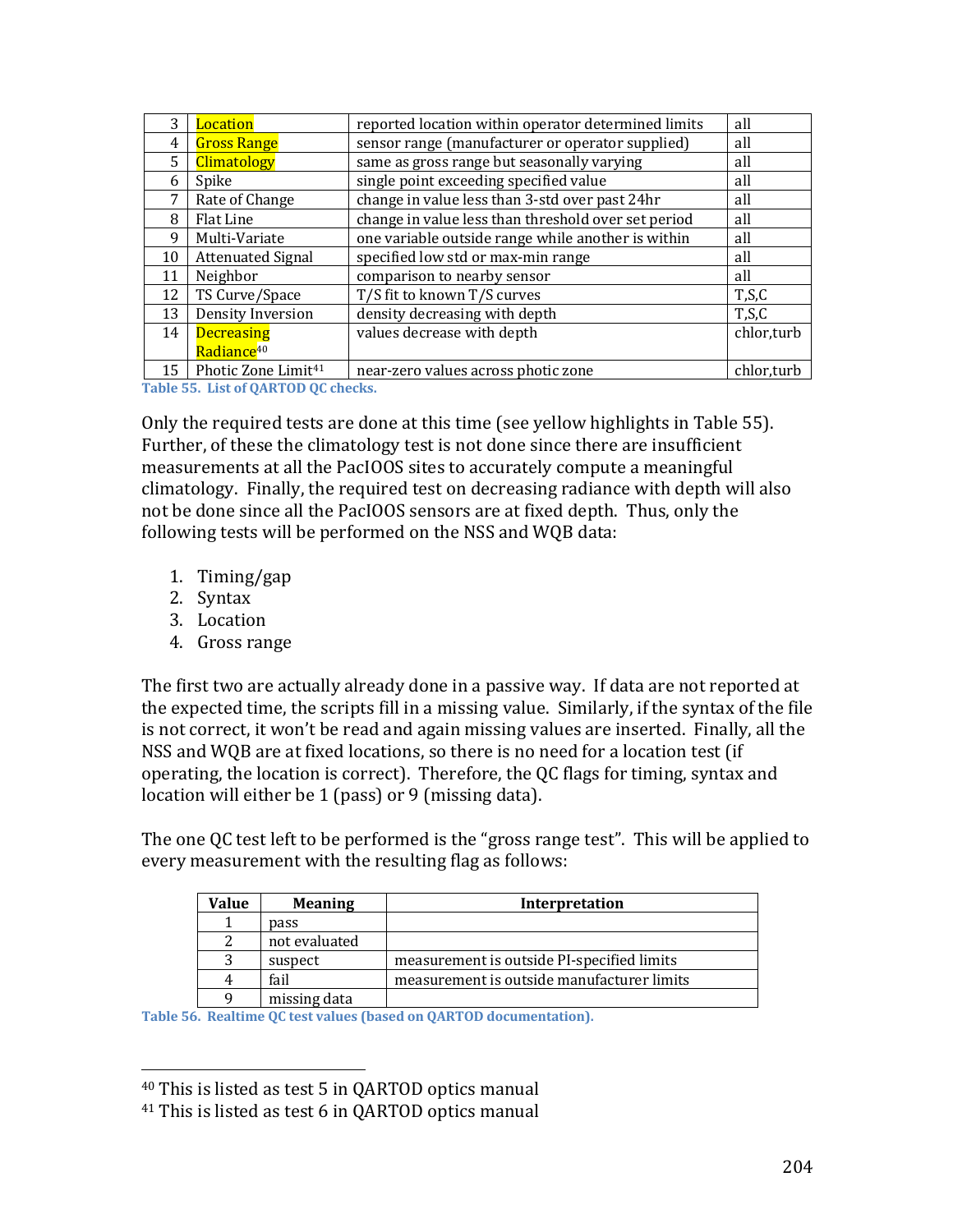The implementation of this is added into the daily conversion of raw data from DataTurbine (archive side) into netCDF files. A new dimension was added to the netCDF file called qartod test. The variable is set to 13 corresponding to the OARTOD tests listed in Table 55.

In addition, a real-time QC flag was added to the files. Like the delayed-mode flag, the real-time QC flag is a function of time (every measurement is evaluated). Unlike the delayed-mode flag however, the real-time flag is also a function of the specific test evaluated (qartod test). For example, the value of the "gross range test" (QARTOD test number 4) for "temperature" at the  $50<sup>th</sup>$  time-record will be contained in temp  $rt qd(50,4)$  and the value will be based on the definitions in Table 56.

The specific limits used to evaluate the "gross range "test are supplied by the responsible PI (listed in Table 57). There are two limits checked. The first is the manufacturer specified range for the individual instrument. If a reported value is outside this range, the test result is 4 (fail). The second limit is the PI-reported range specific for each instrument, and it will depend on instrument location. If a reported value is outside this limit (but still within manufacturer range), the test gets a value of 3 (suspect).

| <b>Platform</b> | Variable       | <b>Mf Range</b>          | <b>PI</b> Range               | PI      |
|-----------------|----------------|--------------------------|-------------------------------|---------|
| <b>WQBAW</b>    | temp           | $-5.0$ to 35.0           | 22.301 to 28.229              | DeCarlo |
|                 | salt           | N/A                      | 27.798 to 35.331              |         |
|                 | cond           | $0.0$ to $9.0$           | 4.0909 to 5.6336              |         |
|                 | chlor          | $10^{-8}$ to $5x10^{-5}$ | 0.0 to 1.9x10-6               |         |
|                 | turb           | 0.01 to 25.0             | $-0.35$ to 24.14              |         |
|                 | D <sub>0</sub> | $0.0 \text{ to } 0.05$   | 0.0035 to 0.0059              |         |
| <b>WQBKN</b>    | temp           | $-5.0$ to 35.0           | 22.760 to 28.281              | DeCarlo |
|                 | salt           | N/A                      | 32.409 to 35.339              |         |
|                 | cond           | $0.0 \text{ to } 9.0$    | 4.915 to 5.669                |         |
|                 | chlor          | $10^{-8}$ to $5x10^{-5}$ | $-2x10^{-7}$ to $4.1x10^{-6}$ |         |
|                 | turb           | $0.01$ to 25.0           | $-0.35$ to $8.0$              |         |
|                 | D <sub>0</sub> | $0.0 \text{ to } 0.05$   | 0.0036 to 0.0055              |         |
| WQB-03          | temp           | $-5.0$ to $50.0$         | 15.0 to 30.0                  | Colbert |
| Kiholo          | salt           | 0.0 to 70.0              | 3.0 to 36.0                   |         |
|                 | cond           | $0.0$ to $10.0$          | N/A                           |         |
|                 | chlor          | 0.0 to $4.54x10^{-4}$    | $0.0$ to $9.0x10^{-5}$        |         |
|                 | turb           | 0.0 to 1000.0            | 0.1 to 120.0                  |         |
|                 | DO (frac)      | $0.0 \text{ to } 5.0$    | 0.70 to 1.80                  |         |
|                 | DO (conc)      | $0.0 \text{ to } 0.05$   | 0.0035 to 0.0125              |         |
| WQB-04          | temp           | -5.0 to 50.0             | 15.0 to 30.0                  | Colbert |
| Hilo            | salt           | 0.0 to 70.0              | 3.0 to 36.0                   |         |
|                 | cond           | 0.0 to 10.0              | N/A                           |         |
|                 | chlor          | 0.0 to $4.54x10^{-4}$    | $0.0$ to $9.0x10^{-5}$        |         |
|                 | turb           | 0.0 to 1000.0            | 0.1 to 120.0                  |         |
|                 | DO (frac)      | $0.0 \text{ to } 5.0$    | 0.70 to 1.80                  |         |

The supplied numbers are as follows: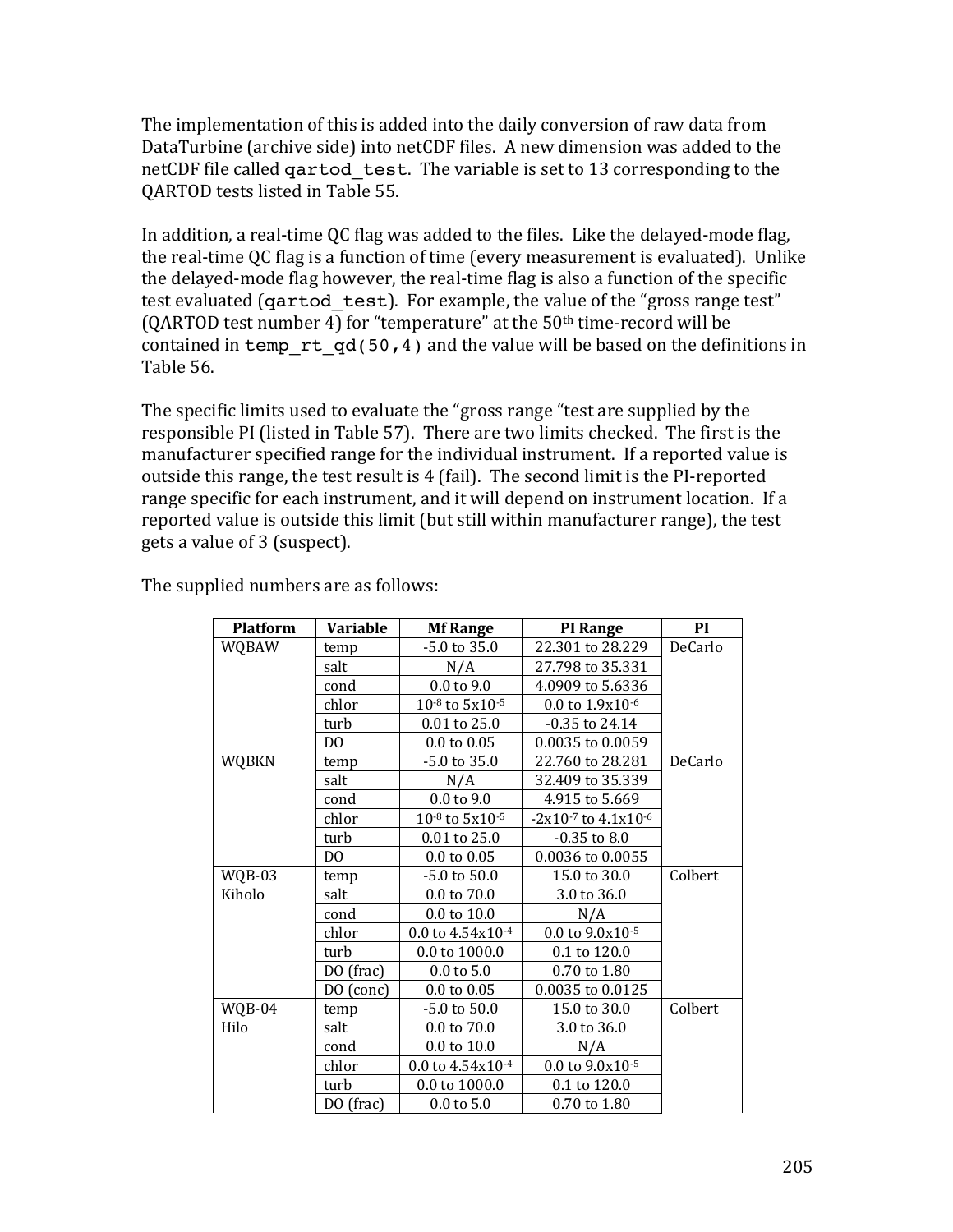|              | DO (conc) | $0.0$ to $0.05$          | 0.0035 to 0.0125       |                |
|--------------|-----------|--------------------------|------------------------|----------------|
| WQB-05       | temp      | -5.0 to 50.0             | 15.0 to 30.0           | Colbert        |
| Kawaihae     | salt      | $0.0$ to $70.0$          | 3.0 to 36.0            |                |
|              | cond      | $0.0$ to $10.0$          | N/A                    |                |
|              | chlor     | 0.0 to 4.54x10-4         | $0.0$ to $9.0x10^{-5}$ |                |
|              | turb      | 0.0 to 1000.0            | $0.1$ to $120.0\,$     |                |
|              | DO (frac) | $0.0$ to $5.0\,$         | 0.70 to 1.80           |                |
|              | DO (conc) | $0.0$ to $0.05\,$        | $0.0035$ to $0.0125$   |                |
| <b>NS02</b>  | temp      | -5.0 to 35.0             | 15.0 to 35.0           | McManus        |
| Hawaii YC    | salt      | N/A                      | $0.1$ to $38.0\,$      |                |
|              | cond      | $0.0$ to $9.0$           | $0.1$ to $7.0\,$       |                |
|              | chlor     | 10-8 to 5x10-5           | $0.0$ to $5x10^{-5}$   |                |
|              | turb      | 0.01 to 100.0            | 0.0 to 100.0           |                |
| <b>NS03</b>  | temp      | -5.0 to 35.0             | 15.0 to 35.0           | McManus        |
| Hilton       | salt      | N/A                      | 0.1 to 38.0            |                |
|              | cond      | $0.0$ to $7.0\,$         | $0.1$ to $7.0\,$       |                |
|              | pres      | $0.0$ to $100.0$         | $0.1$ to $4.0$         |                |
| <b>NS04</b>  | temp      | $-5.0$ to 35.0           | 15.0 to 35.0           | McManus        |
| Aquarium     | salt      | N/A                      | 0.1 to 38.0            |                |
|              | cond      | $0.0$ to $7.0\,$         | $0.1$ to $7.0\,$       |                |
|              | pres      | $0.0$ to $100.0$         | $0.1$ to $4.0\,$       |                |
| <b>NS010</b> | temp      | $-5.0$ to 35.0           | 15.0 to 35.0           | McManus        |
| Maunalua     | salt      | N/A                      | 0.1 to 38.0            |                |
|              | cond      | $0.0$ to $9.0\,$         | $0.1$ to $7.0\,$       |                |
|              | pres      | 0.0 to 100.0             | $0.1$ to $4.0\,$       |                |
|              | chlor     | 10-8 to 5x10-5           | $0.0$ to $5x10-5$      |                |
|              | turb      | 0.01 to 25.0             | 0.0 to 25.0            |                |
| <b>NS13</b>  | temp      | $-5.0$ to $50.0$         | 15.0 to 35.0           | <b>McManus</b> |
| Kahului      | salt      | 0.0 to 70.0              | 0.1 to 38.0            |                |
|              | cond      | $0.0$ to $10.0$          | $0.1$ to $7.0\,$       |                |
|              | pres      | 0.0 to 9.1               | $0.1$ to $4.0$         |                |
|              | chlor     | 10-6 to 4x10-4           | 10-6 to 4x10-4         |                |
|              | turb      | 0.0 to 1000.0            | 0.0 to 1000.0          |                |
|              | DO (frac) | $0.0$ to $5.0\,$         | 0.60 to 1.80           |                |
|              | DO (conc) | $0.0$ to $0.050$         | 0.0015 to 0.0130       |                |
|              | pH        | $0.0$ to $14.0\,$        | N/A                    |                |
| <b>NS16</b>  | temp      | -5.0 to 35.0             | 15.0 to 35.0           | McManus        |
| Wailupe      | salt      | N/A                      | 0.1 to 38.0            |                |
|              | cond      | $0.0$ to $9.0\,$         | $0.1$ to $7.0\,$       |                |
|              | pres      | $0.0$ to $100.0$         | $0.1$ to $4.0\,$       |                |
|              | chlor     | $10^{-8}$ to $5x10^{-5}$ | $0.0$ to $5x10^{-5}$   |                |
|              | turb      | 0.01 to 25.0             | 0.0 to 25.0            |                |
|              |           |                          |                        |                |

Table 57. Range limits for realtime QC test (QARTOD test 4).

The following are the CF-compliant units on these variables and their conversions:

| Temperature:  | degrees C        |
|---------------|------------------|
| Conductivity: | S/m              |
| Salinity:     | ppt, psu or none |
| Pressure:     | dbar             |
| Depth:        | m                |
| Turbidity:    | ntu              |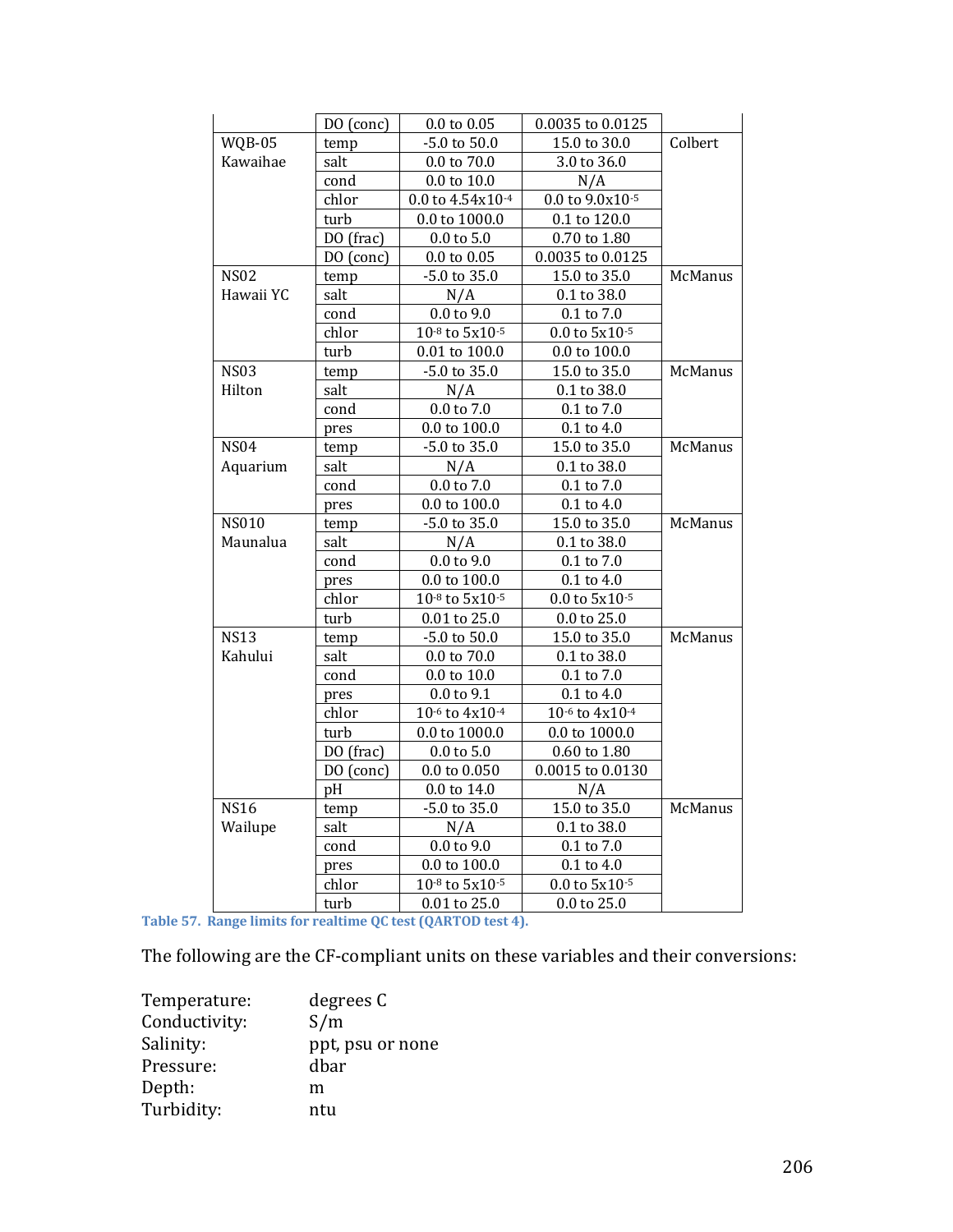| Chlorophyll conc: | $\text{kg}/\text{m}^3$ |
|-------------------|------------------------|
| Oxygen:           | fraction               |
| Oxygen:           | $\text{kg}/\text{m}^3$ |

- 1. All NSS except NS-13:
	- Temperature, salinity, conductivity, and pressure are all in CF units
	- Florescence and turbidity are report as voltages. These are converted to ug/L and NTU, respectively, by adding an offset and multiplying by a scale factor.
	- Chlorophyll is then converted from  $\mu$  g/L to kg/m<sup>3</sup> by multiplying by 10<sup>-6</sup>
- 2. NS-13:
	- Temperature, salinity, turbidity, and depth are all in CF units
	- Conductivity is reported in mS/cm; converted to  $S/m$  by multiplying by  $10^{-1}$
	- Florescence is reported in  $\mu$  g/L; converted to kg/m<sup>3</sup> by multiplying by 10<sup>-6</sup>
	- Oxygen is reported in percent; converted to fraction by multiplying by  $10^{-2}$
	- Oxygen is reported in mg/L; converted to kg/m<sup>3</sup> by multiplying by  $10^{-3}$
- 3. WQB (DeCarlo)
	- Temperature, salinity, and conductivity are all in CF units
	- Florescence and turbidity are report as voltages. These are converted to ug/L and NTU, respectively, by adding an offset and multiplying by a scale factor.
	- Chlorophyll is then converted from  $\mu$  g/L to kg/m<sup>3</sup> by multiplying by 10<sup>-6</sup>
	- Oxygen is reported with two numbers,  $V_0$  and  $V_t$ ; these are converted to mL/L using Tomlinson's formula.
	- Oxygen is then converted from mL/L to  $\mu$  g/L by multiplying by 1.4276 and then from  $\mu$  g/L to kg/m<sup>3</sup> by multiplying by 10<sup>-6</sup>
- 4. WQB (Colbert)
	- Temperature, salinity, and turbidity are all in CF units
	- Florescence is reported in rfu; this is converted to  $\mu$  g/L by multiplying by 4.55 and subtracting 0.88
	- Chlorophyll is then converted from  $\mu$  g/L to kg/m<sup>3</sup> by multiplying by 10<sup>-6</sup>
	- Oxygen fraction is reported as a percent; this is converted to fraction by multiplying by  $10^{-2}$ .
	- Oxygen conc is converted from mg/L to kg/m<sup>3</sup> by multiplying by  $10^{-3}$

## Notes/questions:

1. The first test, "timing/gap test", looks for data to arrive at a specific interval and that the data have an appropriate time-stamp. If there are no data at the expected interval or the data do not have a time-stamp, this gets a "fail". Our sensors typically do not report on an expected interval, depending on how one defines this. For example, the WQB report every 20 minutes, but this could be 18 minutes and still be ok. Therefore, this test only checks for valid times, not intervals.